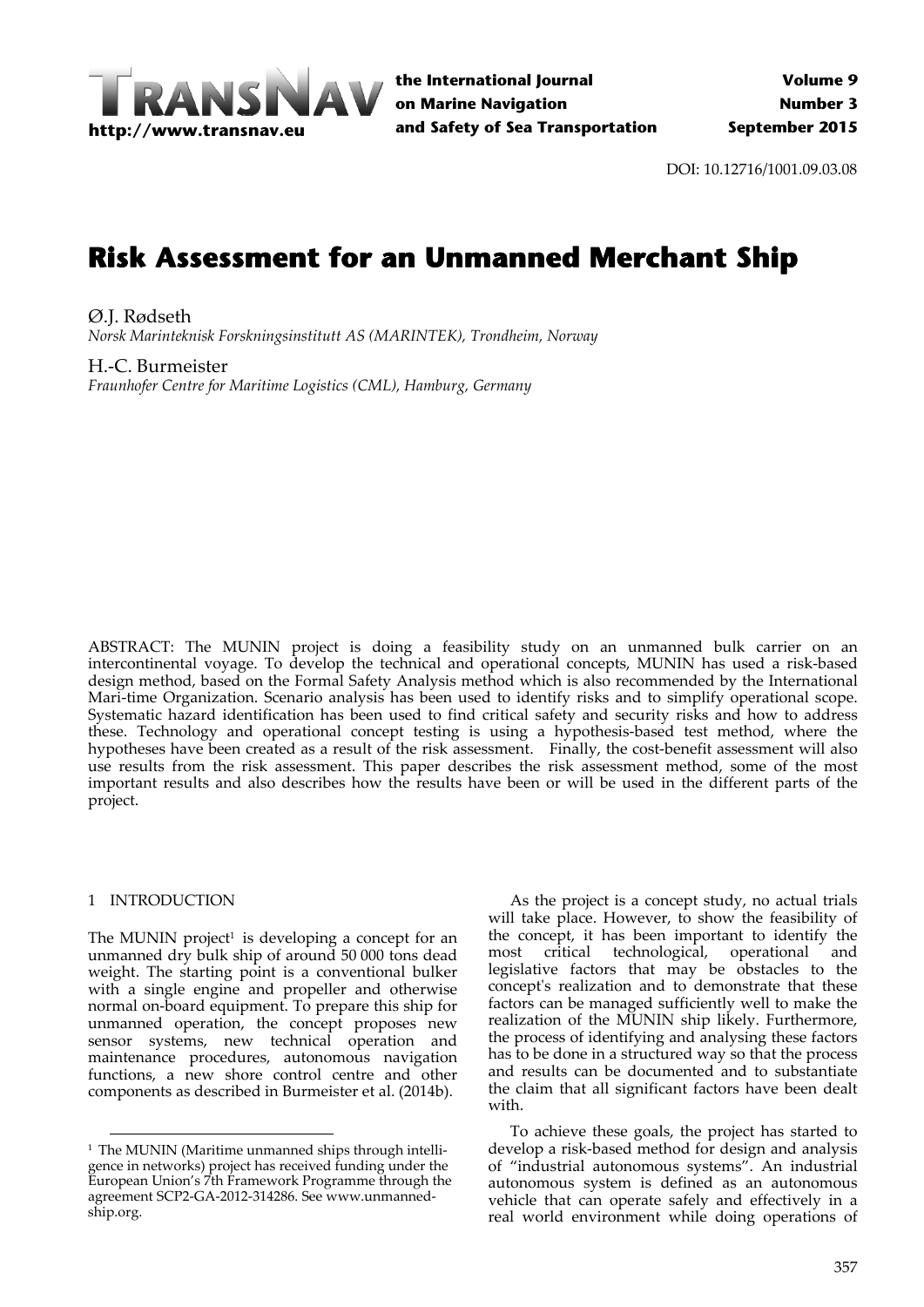direct commercial value and which can be manufactured, maintained, deployed, operated and retrieved at an acceptable cost. The corresponding definition of autonomy is an automated system that has the capability of making independent sensor based decisions beyond ordinary closed loop control.

This paper presents some of the results of using the new design and analysis method in the MUNIN project as well as some of the experiences that have been gained through this process.

Chapter 2 gives an overview of some published work on risk based design for autonomous vehicles. Chapter 3 gives a brief overview of the development method and following chapters discuss the main parts of the method: Scenario developments (Ch. 4), system modularization and operational issues (Ch. 5), hazard identification and risk control (Ch. 6), hypothesis formulation and tests (Ch. 7) as well as design verification (Ch. 8). A few comments on the coming cost‐benefit analysis can be found in chapter 9. This paper concludes with chapter 10, summarizing the conclusions and experiences made so far in the project.

# 2 AUTONOMY AND RISK BASED DESIGN

An industrial autonomous system must be a cost effective solution for the intended tasks. "The first question any potential customer is going to ask is: Can the [vehicle] do the job, and if so, at a lower cost?" (Stokey et al. 1999). This certainly applies to industrial autonomous systems, but even for scientific missions this becomes more and more an issue. While science may be more lax relative to costeffectiveness than commercial industry, they may still have to pay for e.g. insurance or replacement of lost vehicles (Griffiths et al. 2007). However, this is not often a subject of scientific dissertation and papers on risk‐based design criteria for autonomous vehicles are still relatively rare.

Some papers are published, mostly in the domain of autonomous underwater vehicles (AUV). One was referenced above (Stokey et al. 1999) and it is an interesting account of what can go wrong with an AUV. The details are not of general interest in the MUNIN scope as application area and operation paradigms are quite different. However, some general observations can be made:

- Human error is the most common source of problems. This also includes problems with the software design in the control stations.
- 2 Non‐complex hardware errors, such as connectors, battery and calibration of sensors and algorithms, are also a major cause of problems.

There is no reason to believe that this pattern will be much different for other types of vehicles so it confirms the idea that a risk‐based design process may be a good choice, but also emphasizes that the risk analysis has to focus as much on "trivial" hazards as on the more complex and intellectually challenging hazards related to the autonomy of the system.

Another paper, (Griffiths et al. 2003) focuses on risk‐based design, but still with an AUV as case. It presents a pragmatic approach to safety, focusing partly on problems that are known by experience to have a high probability and partly on simplifying physical designs and programs to keep complexity under control. Some of the main risks identified were:

- 1 Human error, directly or indirectly, accounts for a high percentage of problems.
- 2 Relatively trivial physical problems (electronics, GPS receiver, mechanical, power, leaks etc.) also cause a large group of failures.
- 3 Other significant problems are environmental disturbances (for acoustic transmissions) and software errors.

The paper classifies faults into impact classes and performs a more complete risk assessment, taking consequences of the faults into consideration. While this is of limited use to MUNIN, as the technical domain is very different, it should be quite valuable to other AUV designers. One should also note that statistical models are proposed for some of the fault classes which could be used for more quantitative assessments of expected reliability. Finally, part of the conclusion is that "*This paper has shown that by good design and thorough testing of the 'significant few' systems that could pose high risk to the vehicle, the overall reliability of the autonomous vehicle is not dominated by the complex assemblies needed to provide that autonomy*". This is also encouraging to other autonomous system designs as this has applications not only to AUVs, but can be viewed as a general statement about industrial autonomous systems.

Another fault analysis is done by Podder et al. (2004). This focuses on technical failures and determination of statistical data for quantitative assessment of risk. The observation from this paper is also that most faults are "trivial" in the sense that they do not occur in the more complex sensing, control and decision making software modules of the vehicle.

In (Brito et al. 2010), an operational risk management process model is described. This is partly a quantitative approach where expert judgements are part of the decision making data set. It defines an acceptable risk level and tries to determine if the risks derived from a given mission exceed this level. It is also targeted at operations in high risk environments, i.e. an AUV operating near and under ice, and is not so relevant to MUNIN's operational planning. However, the principles and methods discussed are more quantitative in nature than in the MUNIN project and it will be investigated if variants of the methodology can be used also in the design phase for industrial autonomous systems.

#### 3 THE MUNIN APPROACH

The high-level objectives of the MUNIN design process are:

- Ensure an acceptable safety and security level for own and other ships and the international shipping community in general.
- 2 Minimize uncertainty in the missions' intended outcome as well as in unintended side effects.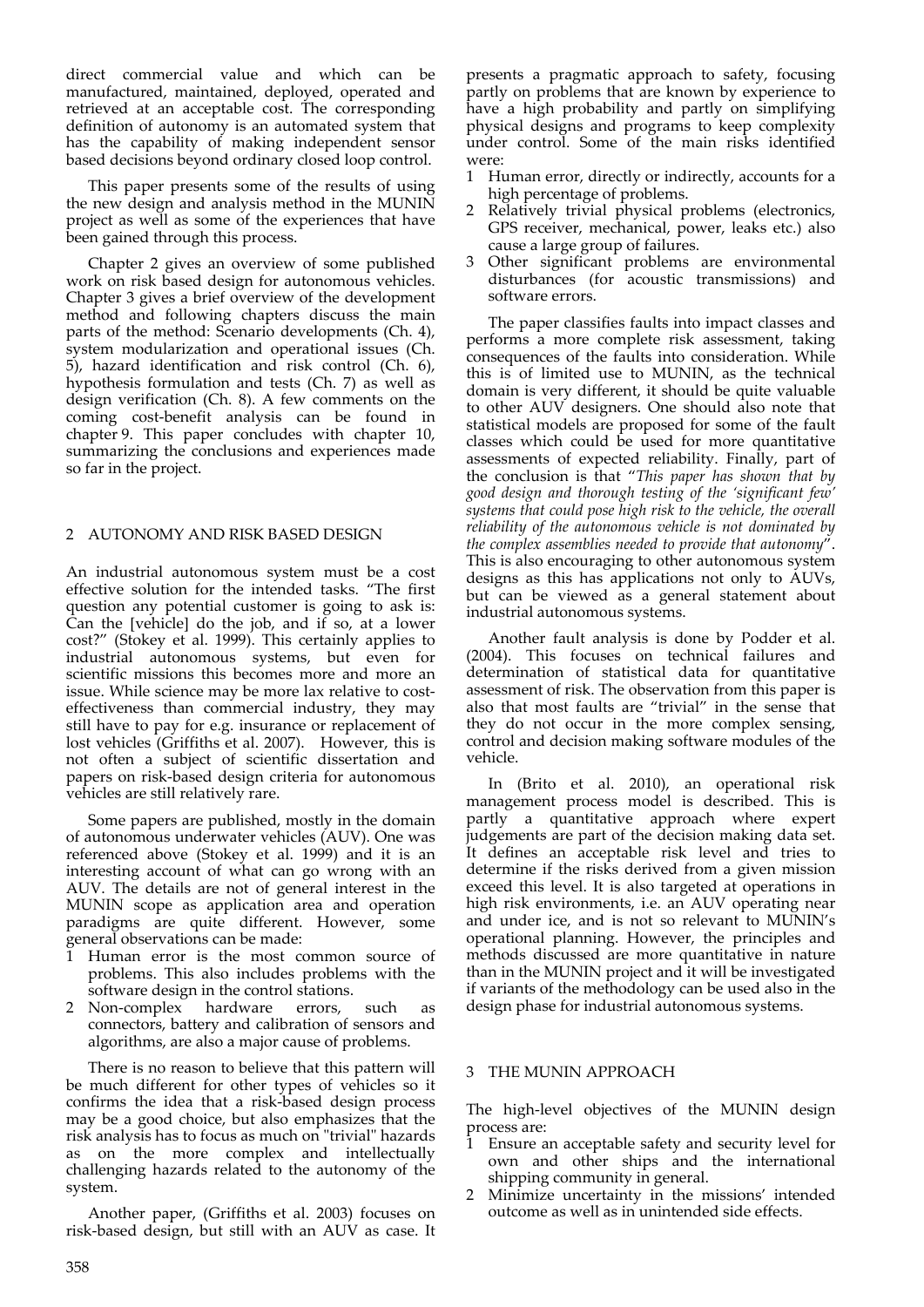3 Develop a cost effective system that can compete at a level field in a commercial operational environment.

One key contribution to these three objectives is to keep the system complexity as low as possible. Higher complexity generally means more hidden errors, more development work and higher cost. Higher complexity also implies less deterministic mission outcomes, partly because the autonomous decision making process becomes more complex and partly because unintended system errors may interfere with the process in unexpected ways. To reduce system complexity, we have found that a very effective approach is to simplify the mission and the environmental constraints as much as possible through a careful scenario analysis. This will be returned to in chapter 4.

The risk‐based design approach used in MUNIN is based on the Formal Safety Analysis (FSA) method from IMO (2007). The structure of FSA is illustrated in Figure 1. This is the internationally accepted method for doing cost-benefit analysis in the International Maritime Organizationʹs (IMO) rule making process. Thus, it makes sense to use this as baseline as the legislative issues are an important part of the system requirements for unmanned ships. FSA is also emphasizing the identification of cost effective measures to ensure an "optimal" safety level, which is an important objective for MUNIN.



Figure 1. The FSA Process (IMO 2007)

As discussed in (Rødseth & Tjora 2014), MUNIN puts parts of the FSA methodology into a framework as shown in Figure 2. We refer the reader to that paper for a discussion of the background and principles of the method and the framework.



Figure 2. MUNIN Design process

In this paper we discuss some of the results and experiences from the use of the methodology. Each of the following chapters discusses one or two of the steps.

## 4 SCENARIO BUILDING

The first step undertaken in the analysis of the unmanned ship is to develop a number of operational scenarios in the form of UML (Unified Modelling Language) use cases.

The intention of this exercise is to develop a better understanding of the challenges that an unmanned ship would be exposed to, what support functions it needs and how the operational procedures would have to be implemented to support unmanned operation. This is an iterative process where also a draft physical architecture is developed and the operational principles are laid down. The main scenarios developed are listed in Table 1. They cover normal operation (1 to  $8$  – unshaded) as well as what was considered to be problems that the system would need to be able to handle (9 to 18 – shaded).

Table 1. MUNIN initial scenarios2 \_\_\_\_\_\_\_\_\_\_\_\_\_\_\_\_\_\_\_\_\_\_\_\_\_\_\_\_\_\_\_\_\_\_\_\_\_\_\_\_\_\_\_\_\_\_\_

- 1 Open sea mode without malfunctions
- 2 Small object detection<br>3 Weather routing
- 3 Weather routing<br>4 Collision detection
- 4 Collision detection and deviation<br>5 Periodic status updates to shore c
- 5 Periodic status updates to shore control<br>6 Periodic updates of navigational data
- 6 Periodic updates of navigational data
- 7 Release vessel from/to autonomous operation<br>8 Manoeuvring mode normal
- 8 Manoeuvring mode normal<br>9 Elooding detected
- 
- 9 Flooding detected<br>10 GNSS (GPS/GLON
- 10 GNSS (GPS/GLONASS) malfunction<br>11 Manoeuvring mode with malfunction 11 Manoeuvring mode with malfunctions<br>12 Communication failure
- Communication failure
- 13 On-board system failure and resolution<br>14 Pilot unavailable: Remote control to safe
- Pilot unavailable: Remote control to safety
- 15 Piracy, boarding and ship retrieval
- 16 Rope in propeller<br>17 Open sea mode w
- 17 Open sea mode with malfunction<br>18 Unmanned ship in search and res
- Unmanned ship in search and rescue (SAR)

By detailing and discussing the scenarios it was possible to identify challenges that could not easily be solved and which could lead to the final system solution not being safe or cost-effective. These challenges were henceforth used to adjust the operational capability of the ship to avoid or limit the impact of the problems. Some typical examples are:

- 1 Use of a continuously manned shore control center (SCC): This avoids excessive and expensive levels of autonomy while also providing immediate backup in cases where onboard systems fail or are unable to solve problems satisfactorily.
- 2 Limit unmanned operation to deep sea areas and place crew onboard for port departure and approach: This avoids legal problems in the port and coastal state waters as well as avoiding complex autonomous navigation in heavy traffic areas.
- 3 Add redundancy in communication systems and add an independent rendezvous control unit: This avoids several critical and high probability single point of failure cases.

 2 Detailed UML diagrams are available from http://www.mits‐forum.org/munin/index.htm (January 2015).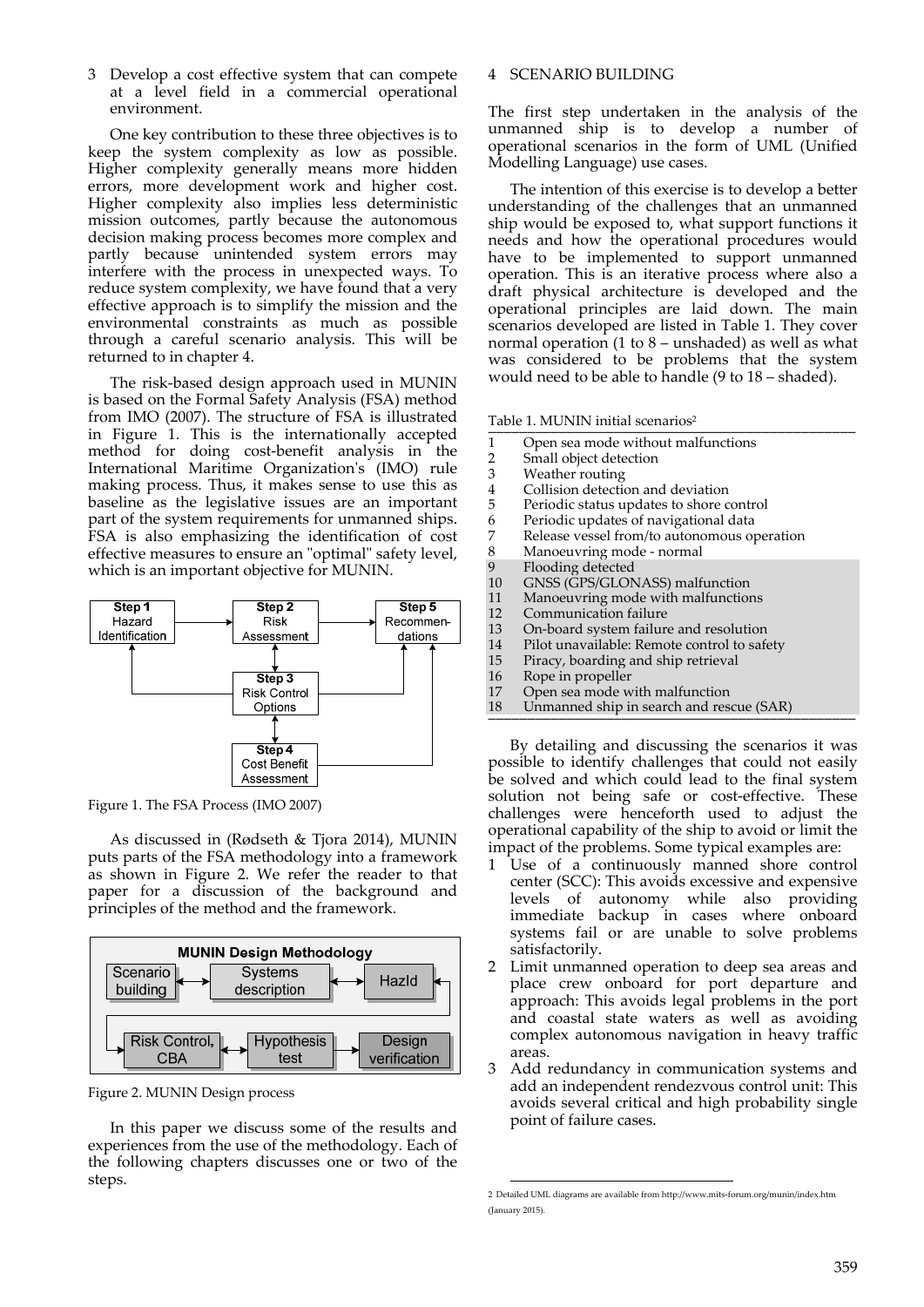The scenario building exercise develops the initial system and user requirements as well as identifies critical issues that have significant impact on operational constraints and high level modularization.

# 5 SYSTEM DESCRIPTIONS

The system description consists of the system modularization and the specification of the operational principles for the unmanned ship.

# 5.1 *Modularization*

The general system modularization is shown in Figure 3.



Figure 3. The MUNIN modules (Rødseth et al. 2013)

The new modules and components needed to implement autonomy are shaded. Existing modules are white. The LOS communication block consists of standard systems intended for direct line of sight (LOS) ship to ship or ship to shore communication. This includes the automatic identification system (AIS), global maritime distress and safety systems (GMDSS) as well as a proposed future VHF data exchange service (VDES) as discussed in Rødseth et al. (2013). The radar, integrated bridge and automation systems are other existing ship control systems.

The RCU module is mainly used during port approach and departure when the port operations crew is boarding, but it does also play a special role in recovery of unmanned ships that cannot otherwise be controlled. The RCU is operationally independent from all other autonomous system components and represents part of the fail to safe backup procedures for ship recovery, even when normal satellite communication or autonomous control systems fail.

New sensors consist of a combined CCTV and far infrared (IR) camera that works together with mainly AIS and radar to detect and classify nearby objects. The IR camera is of the Forward Looking IR (FLIR) type. The sensor fusion functions are located in the ASM (Bruhn et al. 2014).

The autonomous ship controller (ASC) consists of various sub‐modules for autonomous navigation, engine control, engine condition monitoring and energy efficiency management (Burmeister et al. 2014a, Walter et al. 2014). The shore control center (SCC) is a remote control center with several control stations and functions (Porathe 2014).

Communication between ship and SCC is done over a standard commercial satellite link with a capacity of preferably at least 1500 kilobits per second (kbps), but which will work down to 125 kilobits per second (Rødseth et al. 2013). Another, normally lower capacity satellite link, e.g. Inmarsat or Iridium is used as backup. In addition, the unmanned ship will be able to communicate with other ships through the LOS module.

# 5.2 *Operational principles*

The operational principles are characterized by a conservative approach to using "intelligent control" in the ship. The inclusion of the SCC removes many complexity increasing factors from the operational scenarios. This means that it is only necessary to implement a relatively limited degree of autonomy in the ship. This also makes it easier to ensure determinism in mission execution. The operational modes are shown in Figure 4.



Figure 4. The operational modes (Rødseth et al. 2013)

Autonomous execution corresponds roughly to autopilot operation. It performs navigational and lookout tasks fully automatically as long as more advanced reasoning and decision making is not necessary. This is done without guidance from shore, but with periodic and brief status reports sent to the shore operators. Autonomous control is a mode where the ship, within defined operational limits, performs actions on own initiative to avoid dangerous or unwanted situations. The typical example is avoidance maneuvers when other ships are in the vicinity. Remote control can be direct with continuous and real time control from the SCC or indirect which is when the SCC only outputs high level commands, e.g. waypoints, to the ship without controlling other operational parameters directly. Fail to safe is the state the ship controller will go to when it is unable to continue autonomous operations without SCC assistance and SCC responses are missing or delayed. The specifications of the fail to safe mode are based on pre‐programmed instructions from SCC and will normally be updated from the SCC as the voyage proceeds. The specific fail to safe mode will depend on what problem the ship encounters and other environmental or ship parameters (Burmeister et al. 2014b).

# 5.3 *Operational domain*

The final part of the system description is the definition of the operational domain of the ship. The MUNIN ship is a dry bulk carrier of medium size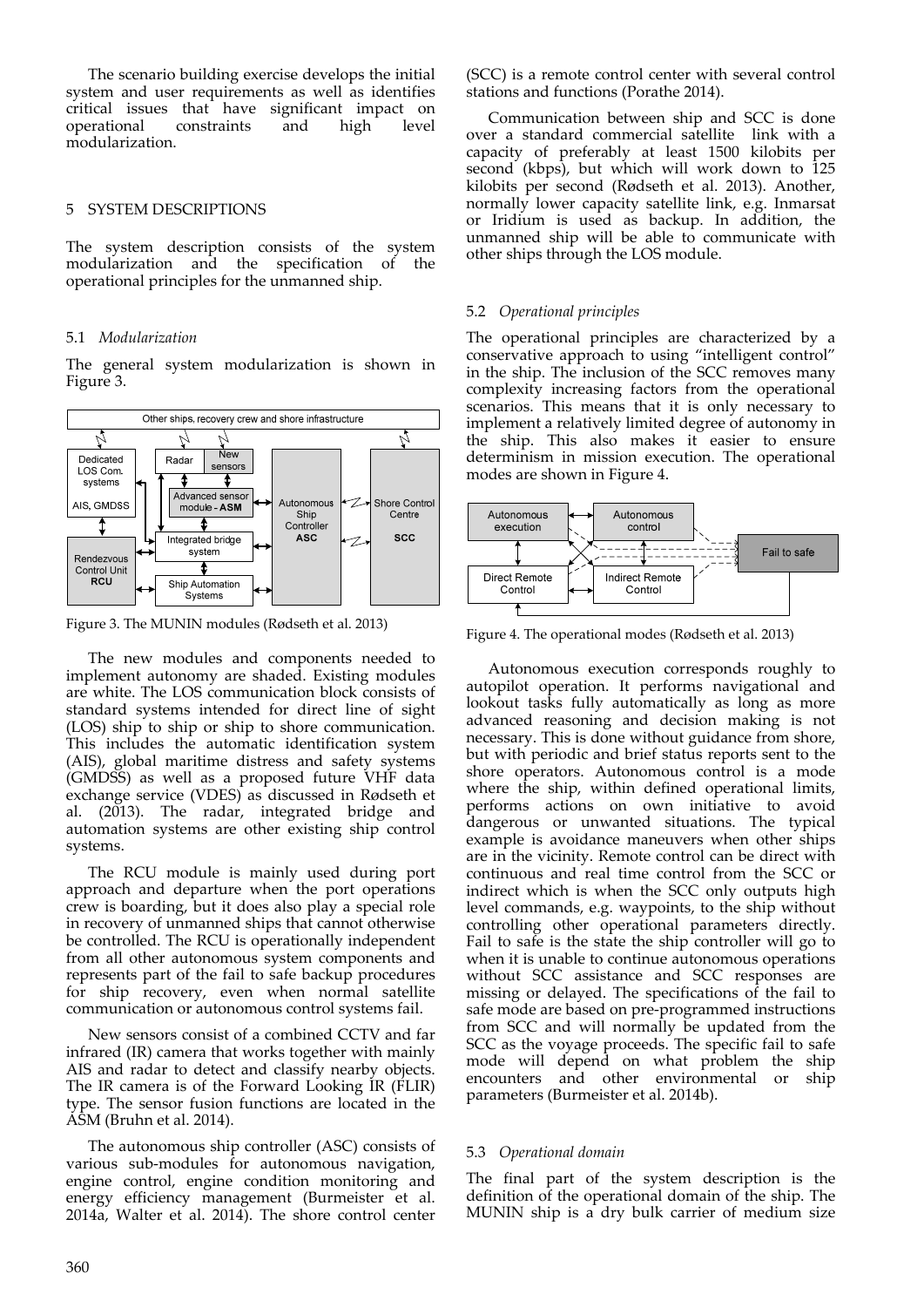and the voyage foreseen is iron ore transport between South America and Europe.

During analysis of the use case scenarios, it was also decided to limit the voyage to the deep sea passage and not include transit in congested waters or port approach or departure. There are two main reasons for that:

- 1 Operation in deep sea areas are mainly under the jurisdiction of the flag state which simplifies the regulatory issues significantly. There is no need to consider different port or costal states' legal regimes.
- 2 Traffic density and complexity of operation is very much simplified by operating only in deep sea areas. Also, the probability that an error results in a dangerous consequence is lower.

On the other hand, this will also have an impact on cost effectiveness as one needs to have crew onboard for port approach and departure. This means that some accommodation facilities may have to be available. These measures will increase both capital and operational costs and may have an impact on the cost-effectiveness of the whole concept.

#### 6 HAZARD IDENTIFICATION AND RISK **CONTROL**

The hazard identification was done in a workshop guided by certain semantic components from the MiTS architecture (Rødseth 2011), mainly the ship functional breakdown together with voyage phases and the operational modes.

A total of 65 main hazards were identified. Each of the hazards was then classified according to its consequence if the event should happen and the probability that it will happen. The risk was then graded in three levels: Acceptable (low probability and/or low consequence); Unacceptable (high consequence and/or high frequency); and ALARP: As low as reasonably practicable.

There were several hazards that were classified as unacceptable in the initial ship configuration:

- Interaction with other ships, whether they follow COLREGS or not, is a critical issue. Navigation and anti‐collision software must be thoroughly tested.
- 2 Errors in detection and classification of small to medium size objects is critical as it may be wreckage, persons, life boats or other objects that need to be reported to authorities. This function must be carefully tested.
- 3 Failure in object detection, particularly in low visibility, can cause powered collisions. The advanced sensor module must be verified to be able to do all relevant types of object detection, also in adverse weather.
- 4 Propulsion system breakdown will render the ship unable to move. It is necessary to have a very good condition monitoring and forecasting system to reduce such incidents to an acceptable minimum.
- 5 Very heavy weather may make it difficult to manoeuvre the ship safely. It is necessary to avoid excessive weather and it is also required to

investigate improved methods for remote control if such conditions should be encountered.

The ALARP group of risks represents issues that have to be considered on a cost-benefit basis. One should aim to remove or reduce these risks as long as cost is not prohibitively large.

Among the latter were the various security related hazards, including stowaways, pirate attacks and terrorism. While the scenario of a terrorist using the unmanned ships as a remotely controlled weapon may be seen as a very high risk scenario, investigations into already defined technical barriers showed that it was unlikely that terrorists would be able to take control of the ship as long as communication systems, position sensing and on‐ board control systems were designed properly (Rødseth et al. 2013).

The identified risk control options associated with the above unacceptable risks are listed in Table 2.

Table 2. Major risk control options \_\_\_\_\_\_\_\_\_\_\_\_\_\_\_\_\_\_\_\_\_\_\_\_\_\_\_\_\_\_\_\_\_\_\_\_\_\_\_\_\_\_\_\_\_\_\_

| Hzd | Risk control                                 |
|-----|----------------------------------------------|
|     | Avoid heavy traffic                          |
|     | Object detection and classification          |
|     | Deep sea navigation module                   |
|     | SCC and VHF communication with ships         |
|     | Improved maintenance routines                |
|     | Improved condition monitoring                |
|     | Redundancy in propulsion (water jet)         |
| З   | Radar and AIS integrated in object detection |
|     | SCC notification when in doubt               |
|     | Weather routing                              |
|     | SCC indirect control                         |
| ٠h  | FLIR camera and high resolution CCTV         |
|     | SCC notification when in doubt               |

The risk controls are generally first to try to avoid the dangerous situation, secondly handling it as well as possible on board and thirdly, use the SCC as soon as there is any doubt about outcome. There will also be fail to safe actions for many of these cases that are not listed here.

The defined acceptable safety level is to be at least as good as on normal manned ships, which means that some of the conventional technology can be used to achieve the same safety level. This will as an example apply to the use of radar and AIS in low visibility.

For the propulsion system breakdown, one proposal is to install a water jet that can be driven from the auxiliary generators so that it is independent of all main propulsion components. The idea is to give a type of "limp home" functionality.

The object detection system consists of a number of sensors that should give at least and normally better detection capabilities than a human lookout. Among the sensors is radar, CCTV, forward looking infrared (FLIR) and AIS.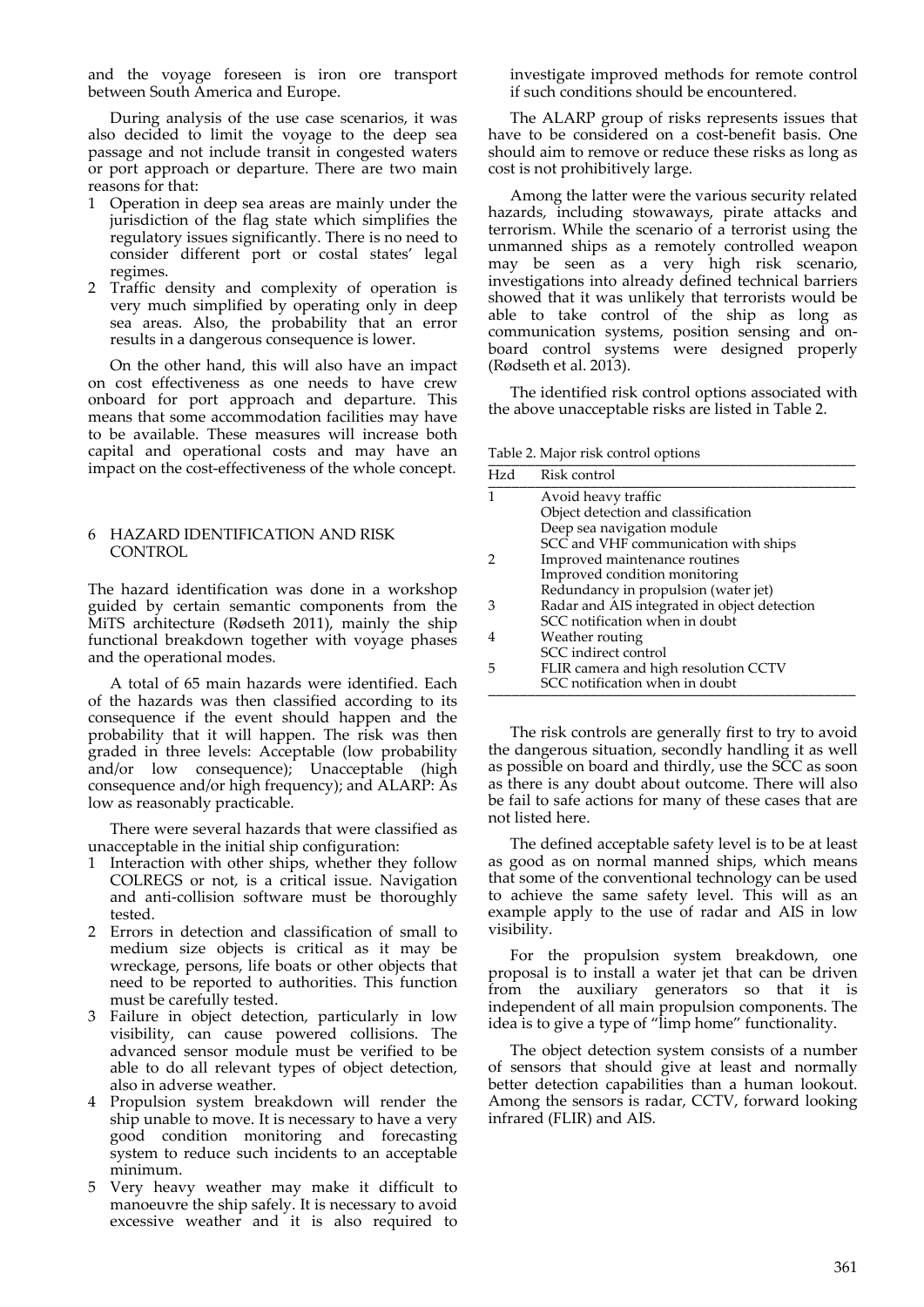## 7 HYPOTHESIS FORMULATION AND TESTS

A challenge for designers of autonomous systems is to convince users that the system is safe and that it will do what it is intended to do. Even by demonstrating a certain function, it can be argued that although it worked once, it does not mean that it will work every time. In MUNIN we have decided to address this problem through hypothesis testing.

Oxford dictionary defines a hypothesis as *"a supposition or proposed explanation made on the basis of limited evidence as a starting point for further investigation"*. Thus, MUNIN's main hypothesis for the feasibility test is that unmanned ship systems can autonomously sail on an intercontinental voyage at least as safe and efficient as manned ships. However, a scientific approach requires the hypothesis to be tested to validate it. As MUNIN's main hypothesis *W* is rather broad, testable sub‐hypotheses *Sij* for each module are derived that are directly dependent on the main hypothesis. Of course, even if all *Sij* are valid, this does not mean that *W* holds, but at least a falsification is possible by this approach due to contraposition:

$$
(W \to S_{ij}) \to (\neg S_{ij} \to \neg W) \tag{1}
$$

The *Sij* are derived from the identified hazards. Afterwards, appropriate scientific tests can be found and conducted to attempt to falsify the main hypothesis. Thus, the principal test approach of MUNIN is summarized in Figure 5.



Figure 5. Hypothesis derivation and tests

Table 3. Extract of derived hypothesis (Krüger, ed. 2014)

| Number                        | Hypothesis                                                                                                                                                                                                                                                 |
|-------------------------------|------------------------------------------------------------------------------------------------------------------------------------------------------------------------------------------------------------------------------------------------------------|
| W                             | Unmanned ship systems can autonomously sail<br>on an intercontinental voyage at least as safe<br>and efficient as manned ships.                                                                                                                            |
| $\rightarrow$ S <sub>1</sub>  | ASC can autonomously navigate a ship safely<br>and efficiently along a predefined voyage plan<br>with respect to weather and traffic conditions.                                                                                                           |
| $\rightarrow$ S <sub>11</sub> | ASC can identify the COLREG-obligation of the<br>ship towards all objects in the vicinity in                                                                                                                                                               |
| $\rightarrow$ S <sub>12</sub> | unrestricted waters.<br>ASC can calculate possible, COLREG-compliant<br>deviation measures for a given traffic situation                                                                                                                                   |
| $\rightarrow$ S <sub>2</sub>  | in unrestricted waters that minimize the<br>necessary track deviation.<br>ASM can sense sufficient weather and traffic<br>data to ensure navigation and planning function<br>on autonomous vessels and enable situation<br>awareness in an operation room. |

- $\rightarrow$  S<sub>21</sub> ASM is capable to detect a floating object of standard container size in a range of at least 4.0 NM.
- $\rightarrow$  S<sub>22</sub> ASM is capable to detect a life raft in a range of at least  $3.0$  NM.

While this is not a full proof that *W* is true, it is a much more convincing argument, particularly if the sub‐hypothesis and tests are well designed. However, it is a challenge to design good tests for the negation of *S*.

As an example, Table 3 gives an overview of a small part of MUNIN's sub‐hypothesis with regards to collision avoidance and object detection hazards described in chapter 6.

Based on this hypothesis tree, individual tests are designed and conducted. These tests might differ depending on the concrete circumstances. While e.g. *S21* and *S22* can be easily tested by conducting an in‐ situ-test of the system under different environmental conditions, *S11* can e.g. be verified by checking the compliance of obligations derived from *S11* with situations pre‐evaluated by nautical experts or court decisions. In contrast, *S12* can be tested by historical tracks available from AIS‐Data providers.

The hypothesis tests will also serve as part of the general software and system testing. However, as the hypotheses normally focus on sub-systems and specific functions, other and more system oriented tests are also necessary. This will be part of the construction and test phase and will not be discussed further here.

## 8 DESIGN VERIFICATION

For normal ships, the process of getting the required flag state and class certificates is the final design verification. During the certification process, independent third parties examine the technical solutions and issue certificates as proof of safety, security and functionality.

One will need a similar regime for unmanned ships. To be able to sail, the ship must be approved and certified by a flag state and for insurance and for acceptance by the cargo owners as well as other commercial parties, it will also have to have class approval.

One can assume that the approval and certification process for unmanned or reduced manning ships will be similar in structure to that for manned ships. The problem is to define the acceptance criteria and to a lesser degree to test compliance. Another significant problem is that many of the existing international regulations stipulate that there is a crew onboard and that many rules deal with what work processes and what routines are required by this crew to ensure a safe voyage. An obvious example here is the "International Convention on Standards of Training, Certification and Watchkeeping for Seafarers" (STCW) which is obviously not possible to fulfill for an unmanned vessel. This and other codes will have to be reassessed or reformulated to address the use of automated lookouts and helmsmen.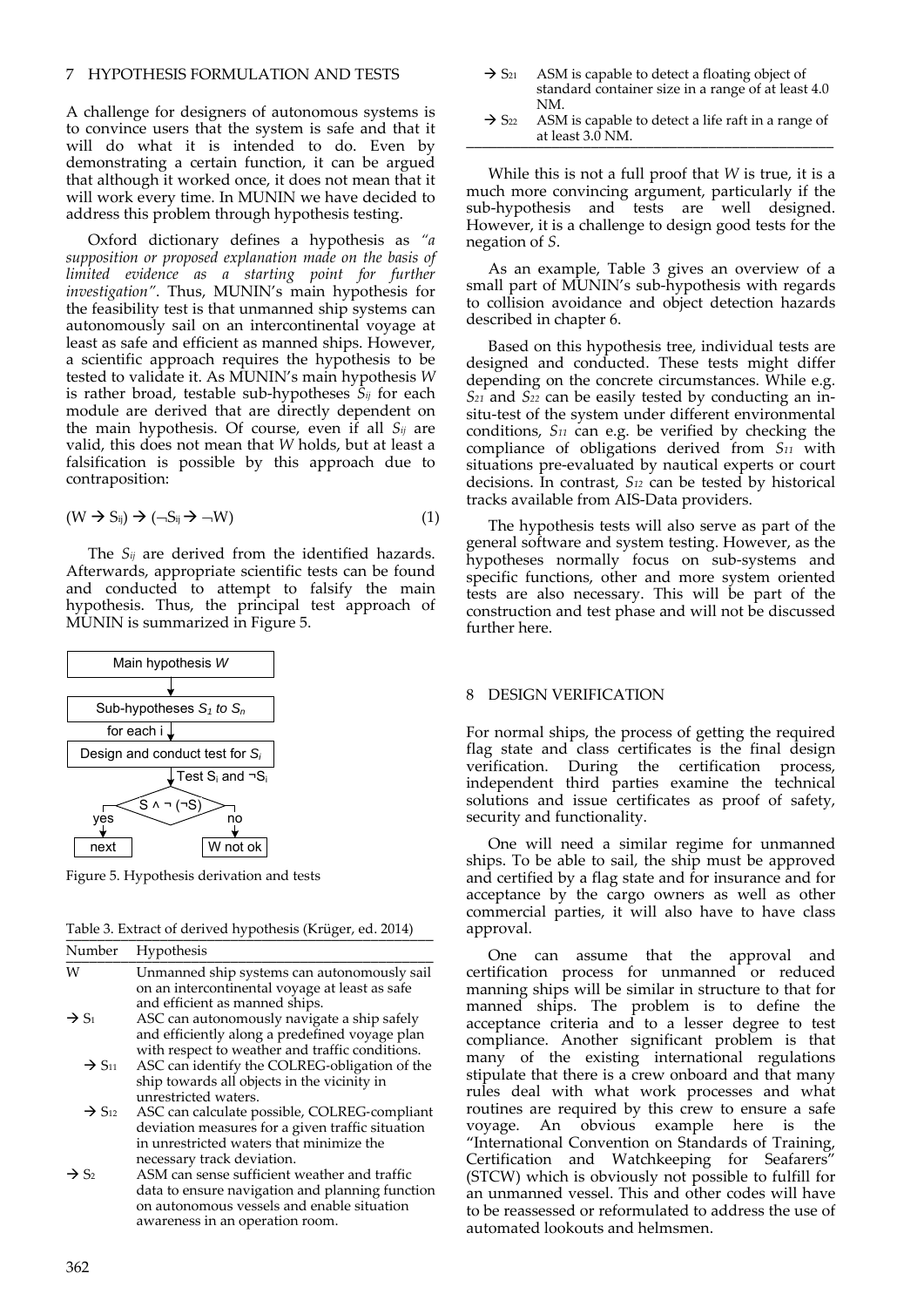There are already mechanisms in place in the IMO regulatory framework to allow flag state and class to develop new methods for defining requirements to and for testing systems to certain safety goals rather than to technical standards. The concept of "Goal Based Standards" (GBS) was introduced by the IMO Council in 2002. This may be a significant help in adapting at least some of the relevant regulations to unmanned ships. The use of the FSA methodology is an important part of this and is the reason why FSA was selected as baseline for the MUNIN methodology. The use of FSA‐based methods already in the concept studies will presumably make it possible to reuse many of the analysis results also in the internationally regulatory processes.

The legal problem is lower when operating only in international waters, where the jurisdiction is almost exclusively that of the flag state. When entering into national waters, the port and coastal states' jurisdiction will come into play as well. This creates a much more complex picture and will in the long term require new international regulations and conventions developed through IMO and possibly other organizations. The MUNIN project has provided some analysis of these issues, but more work is needed to find efficient solutions to the identified problems (Sage‐Fuller, ed. 2013a, 2013b).

The hypothesis tests will to some degree also act as verification criteria, although a hypothesis typically only addresses factor from the hazard identification and system modularization individually. Thus, they will not address the system as a whole.

In this context one also has to look at the in‐house design verification. This is a normal part of the system development process and is typically undertaken during module tests, integration tests and commissioning of the system. This will be an add‐on and a necessary step also to the third party verification related to issuance of certificates.

Design verification will not be done in MUNIN as the project is limited to a concept study. The final test stage in MUNIN will be the hypothesis tests and, following those, the high level cost-benefit analysis. Thus, system verification criteria have not been developed and will not be addressed to any significant extent in this project.

# 9 COST‐BENEFIT ANALYSIS

The cost-benefit analysis (CBA) for the MUNIN concept has not started yet and will be done in the first half of 2015. Also here the results of the risk‐ based approach are expected to have some impacts.

We expect that the operational simplifications that came out of the scenario analysis will have a positive impact as costs will be reduced when complexity of the technology decreases. The possible exception here is the need for having crew onboard during port approach and departure. Unless this is handled in a way that reduces the need for life support systems onboard, it may offset many of the potential gains in having ships optimized for unmanned operations,

e.g. without accommodation areas, less life support systems and using new superstructure concepts.

The risk control options that were identified as necessary in the hazard identification and risk control activities will normally have a negative impact as most risk controls require more advanced software or other technology. However, the structured approach of FSA should guarantee that these risk controls are really necessary and that they give actual benefits to the ship and ship owners.

For the risk controls that were defined as unnecessary or as ALARP, the FSA‐based methodology should be expected to optimize the cost‐benefits trade off and as such have a positive contribution.

## 10 CONCLUSIONS

The experiences with the risk‐based approach to design have been very good so far. It has defined a necessary and efficient structure to the analysis and design activities and has made it possible to present a consistent and well documented argument for the safety and security of the unmanned ship. It has also given valuable input to the initial cost‐benefit work. The project team's impression so far is that the concept of an unmanned ship is viable, although not necessarily as a retro‐fit to existing bulk carriers.

The risk based method has in particular been useful in structuring the Hazard Identification process as that is highly critical in defining the main challenges and where development efforts need to be focused. In our opinion, it is not possible to argue for the safety and security of unmanned ships without this type of structured problem analysis.

The early scenario description and analysis exercise has also proven very effective in balancing operational complexity with technical simplifications. This is a critical part of defining the industrial autonomous system's operational scope as a too flexible or too extensive scope can have very high impact on technical complexity and, hence on cost and reliability.

We have not yet used the cost-benefit part of the FSA methodology, but this will be addressed in the remaining half year of the project and reported on later. However, the FSA method has been used in a number of other IMO studies and we do expect that also this part will work well.

#### **REFERENCES**

- Brito, M. P., Griffiths, G., & Challenor, P. 2010. Risk analysis for autonomous underwater vehicle operations in extreme environments. *Risk Analysis*, *30*(12), 1771‐ 1788.
- Bruhn, W. C., Burmeister, H. C., Long, M. T., & Moræus, J. A. 2014. Conducting look‐out on an unmanned vessel: Introduction to the advanced sensor module for MUNIN's autonomous dry bulk carrier. In *Proceedings of International Symposium Information on Ships—ISIS 2014* (pp. 04‐05).